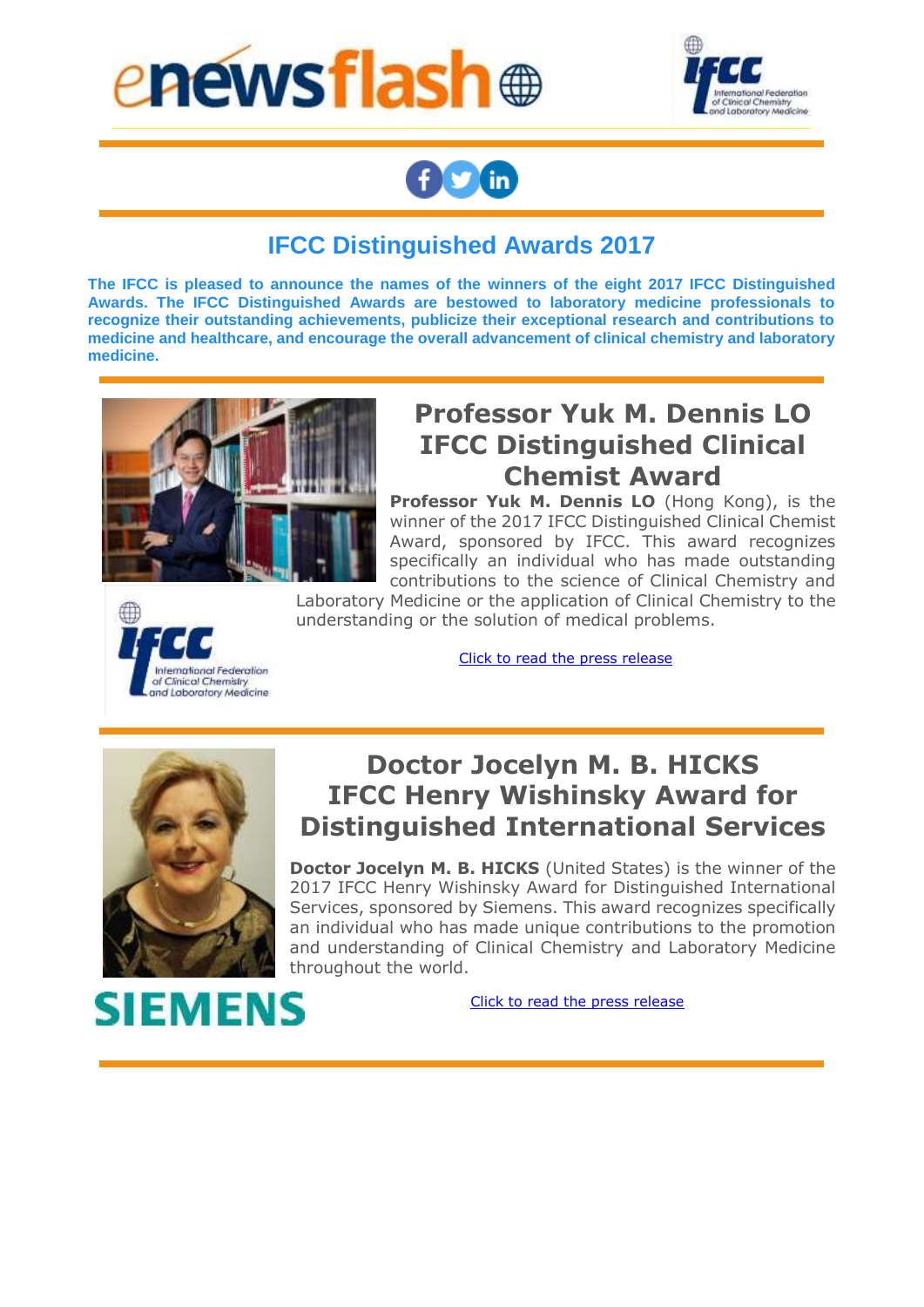

### **Professor Nader RIFAI IFCC Award for Distinguished Contributions in Education**

**Professor Nader RIFAI** (United States) is the winner of the 2017 IFCC Award for Distinguished Contributions in Education, sponsored by Abbott. This award honours an individual who has made extraordinary contributions in establishing and developing educational materials for our discipline to improve training and educational programs worldwide or in a region.

[Click here to read the press release](http://ifcc.musvc1.net/e/t?q=5%3dNcPbQ%26G%3dI%26F%3dMW%267%3dSJ%26P%3dzLAK_0sju_K3_9vkr_IA_0sju_J8DRE.Aw8u.G9B_0sju_J840vAr_Miug_WxVLbKWQ_Miug_WxTQVOTOeL_kWhU_fzNB3r6sA5BCA0Cw6_RRsJuN_jAw61.HuA%26v%3dEBND5H.IwL%26zN%3dKXK)



Abbott

#### **Associate Professor Susan BRANFORD IFCC Award for Distinguished Contributions in Molecular Diagnostics**

**Associate Professor Susan BRANFORD** (Australia) is the winner of the 2017 IFCC Award for Distinguished Contributions in Molecular Diagnostics, sponsored by Abbott. This award honours an individual who has made unique contributions to the promotion and understanding of molecular biology and its applications in Clinical Chemistry and Laboratory Medicine worldwide.

[Click here to read the press release](http://ifcc.musvc1.net/e/t?q=6%3dJcJcM%26G%3dC%26G%3dIW%261%3dTF%26P%3dtM7K_4tfu_E4_5ves_EA_4tfu_D90R9.Bs8o.H5B_4tfu_D9z0pBn_Mcvc_WrWHbEVE_Mcvc_WrUMVIUKeF_lShO_gvN64n6mB1B7B6Cq7_NRmKqN_NKnIrH59.27s%269%3dyN6QoT.106%26B6%3dXHW)



### **Doctor Eleftherios DIAMANDIS IFCC Distinguished Award for Laboratory Medicine and Patient Care**

**Doctor Eleftherios DIAMANDIS** (Canada) is the winner of the 2017 IFCC Distinguished Award for Laboratory Medicine and Patient Care, sponsored by Sekisui. This award recognizes specifically an individual who has made unique contributions in Laboratory Medicine, its application in improving patient care, and having a worldwide impact in clinical medicine.

[Click here to read the press release](http://ifcc.musvc1.net/e/t?q=4%3dHZJaK%26D%3dC%26E%3dGT%261%3dRD%26M%3dtK5H_4rdr_E2_3seq_C8_4rdr_D78O9.0q5o.F39_4rdr_D7x7p0l_Jcta_TrUFYETF_Jcta_TrSKSISIbF_jQeO_etK62l3m0y97040q5_LOmIoK_P0lEmEoA5.Go8%26p%3dD6K84B.FqK%26tK%3dEWE)